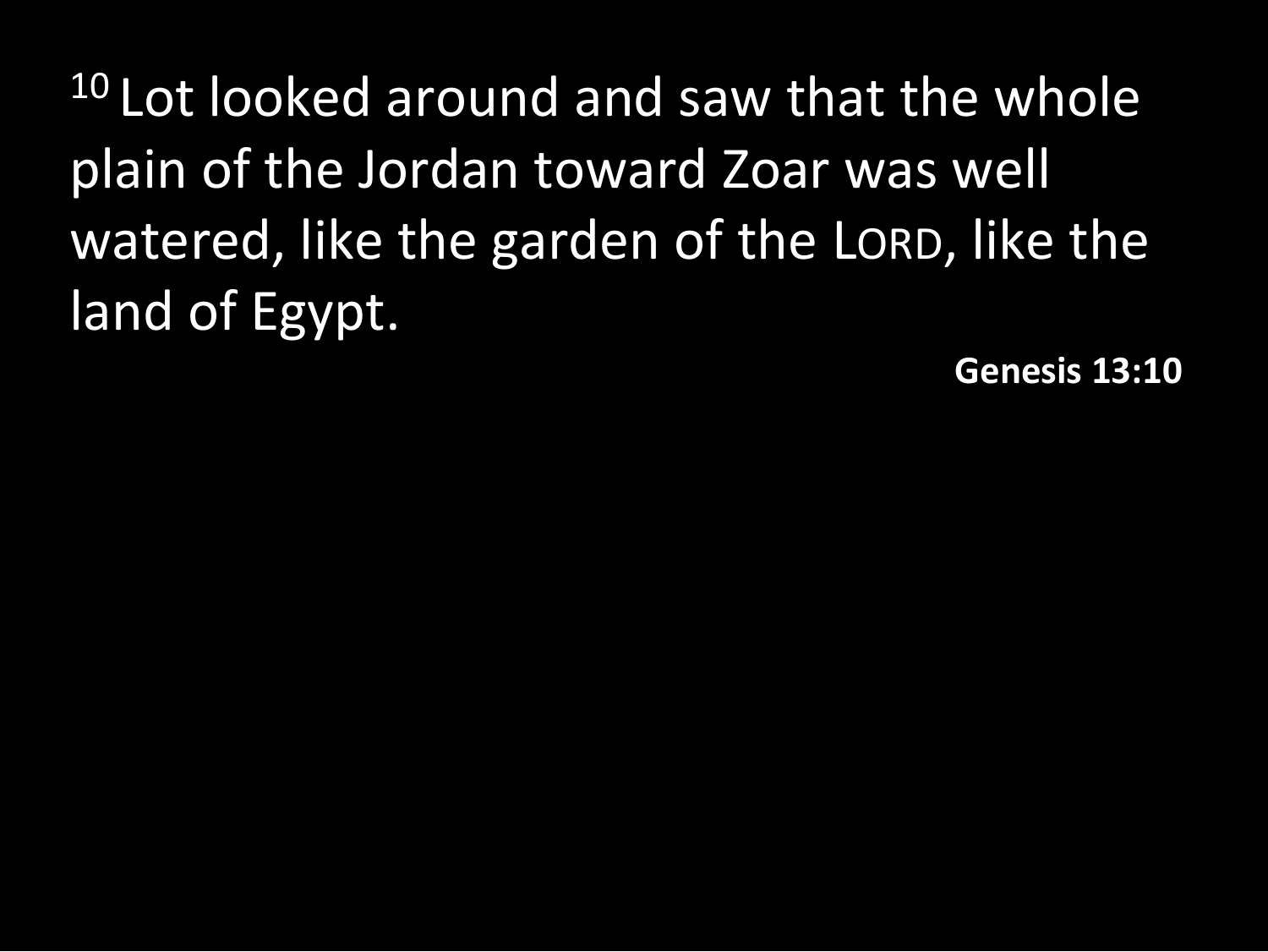## Spiritual Intelligence

## Spiritually Intelligent People look for God's view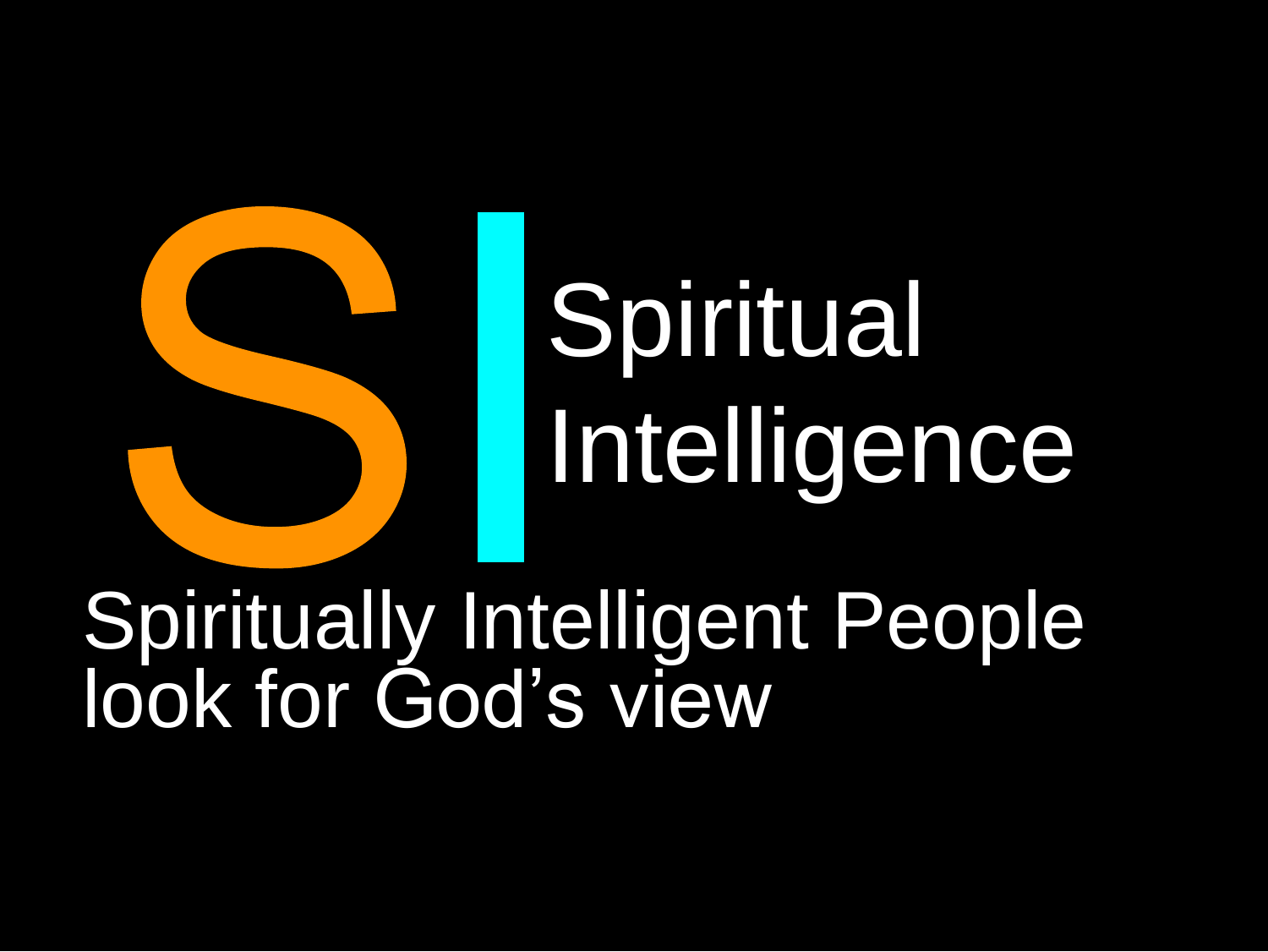14 The LORD said to Abram after Lot had parted from him, "Look around from where you are, to the north and south, to the east and west. <sup>15</sup> All the land that you see I will give to you and your offspring forever. <sup>16</sup> I will make your offspring like the dust of the earth, so that if anyone could count the dust, then your offspring could be counted. <sup>17</sup> Go, walk through the length and breadth of the land, for I am giving it to you."

**Genesis 13:14-17**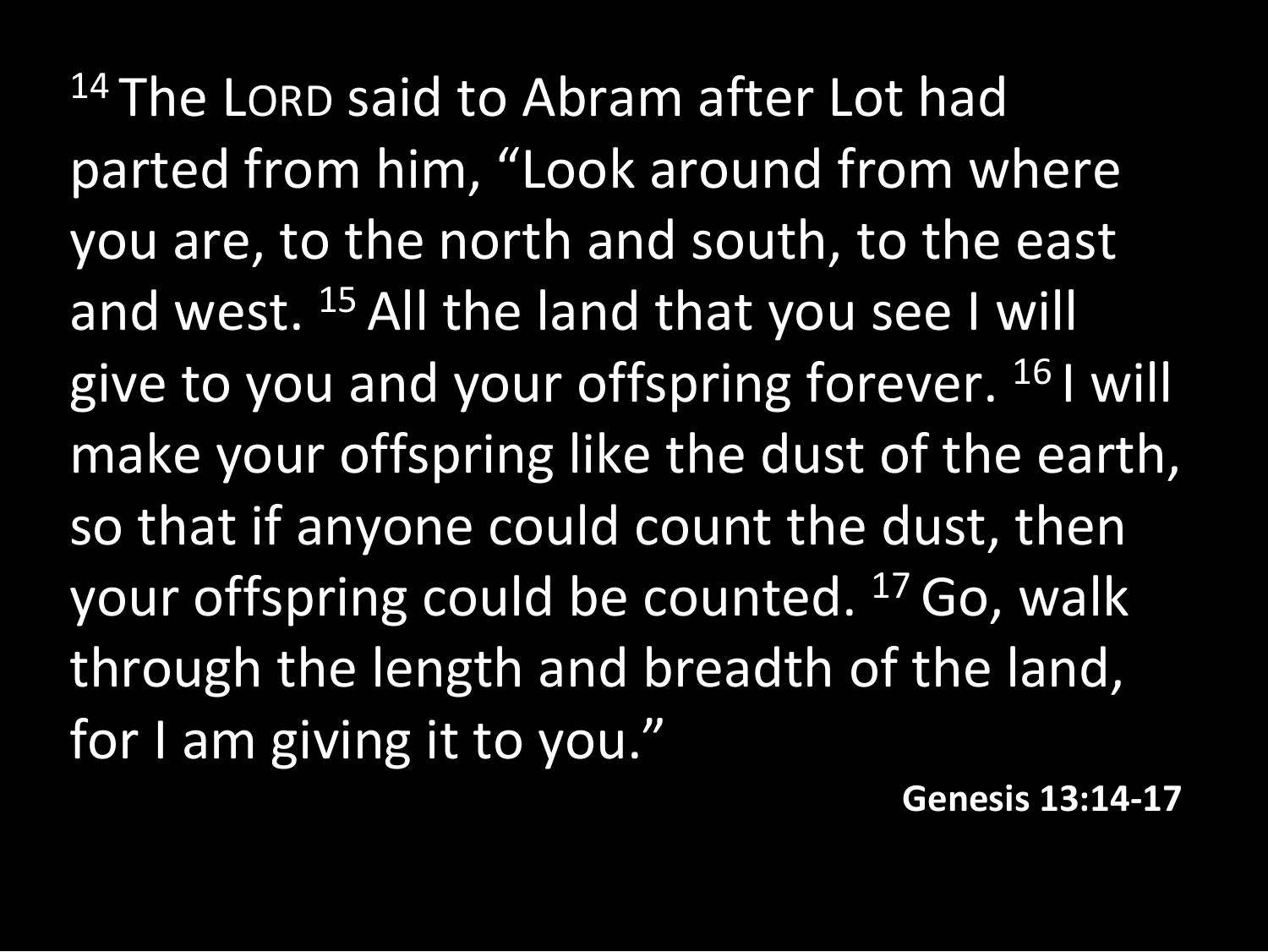When have you found it helpful to see a situation from God's perspective?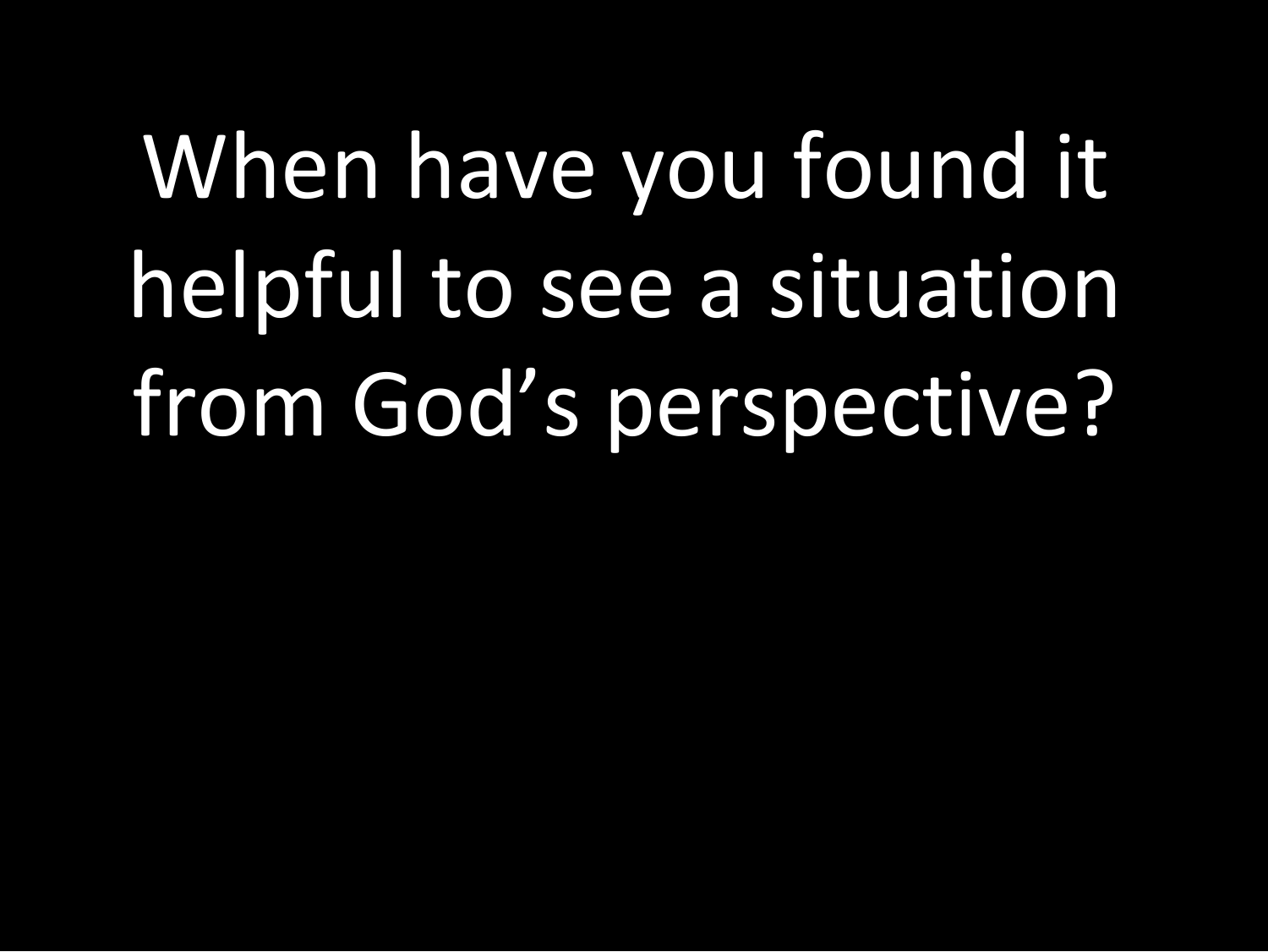13 People were bringing little children to Jesus for him to place his hands on them, but the disciples rebuked them. <sup>14</sup> When Jesus saw this, he was indignant. He said to them, "Let the little children come to me, and do not hinder them, for the kingdom of God belongs to such as these. <sup>15</sup> Truly I tell you, anyone who will not receive the kingdom of God like a little child will never enter it." <sup>16</sup> And he took the children in his arms, placed his hands on them and blessed them.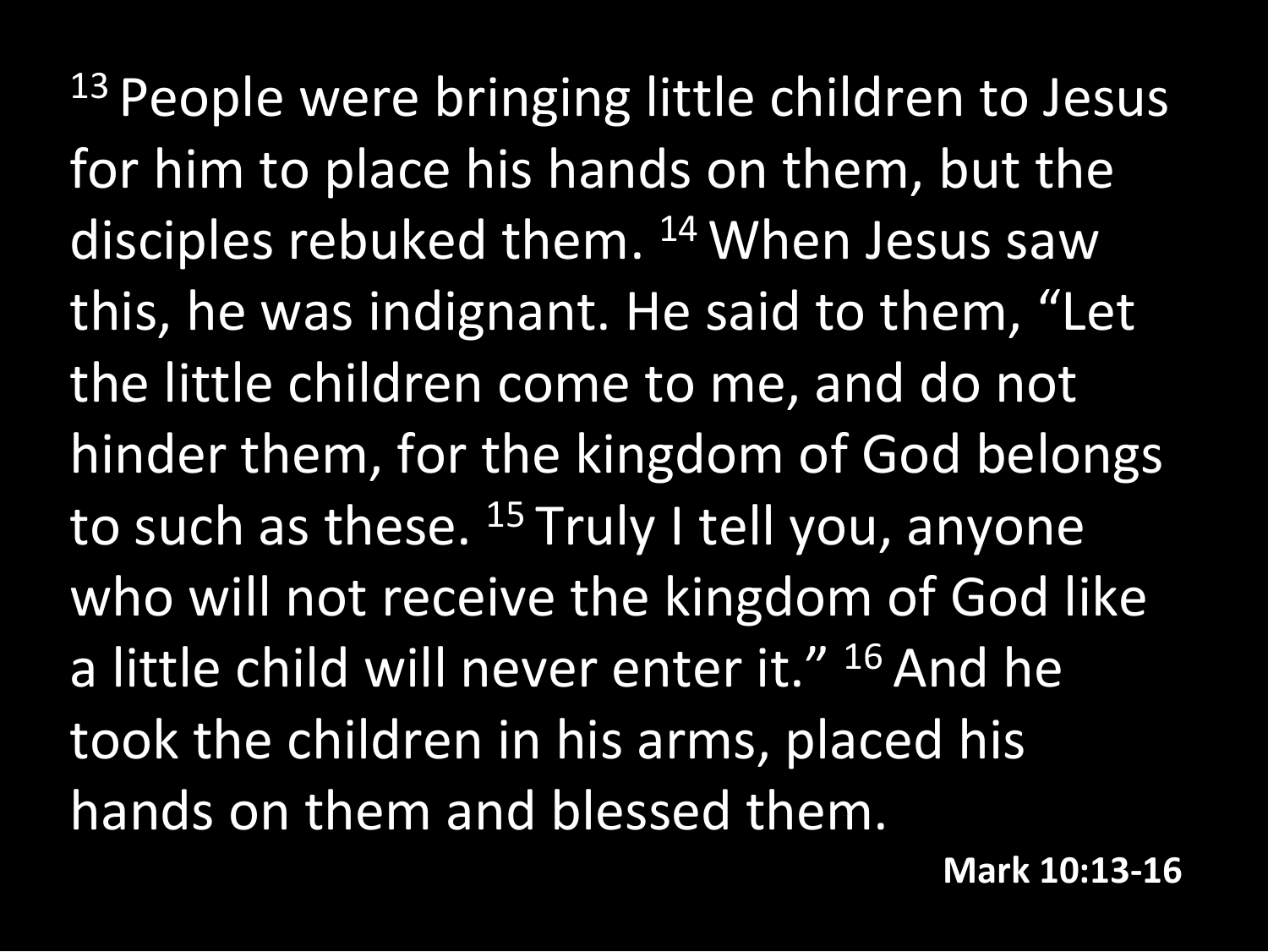<sup>40</sup> "The King will reply, 'Truly I tell you, whatever you did for one of the least of these brothers and sisters of mine, you did for me.'

**Matthew 25:31-46**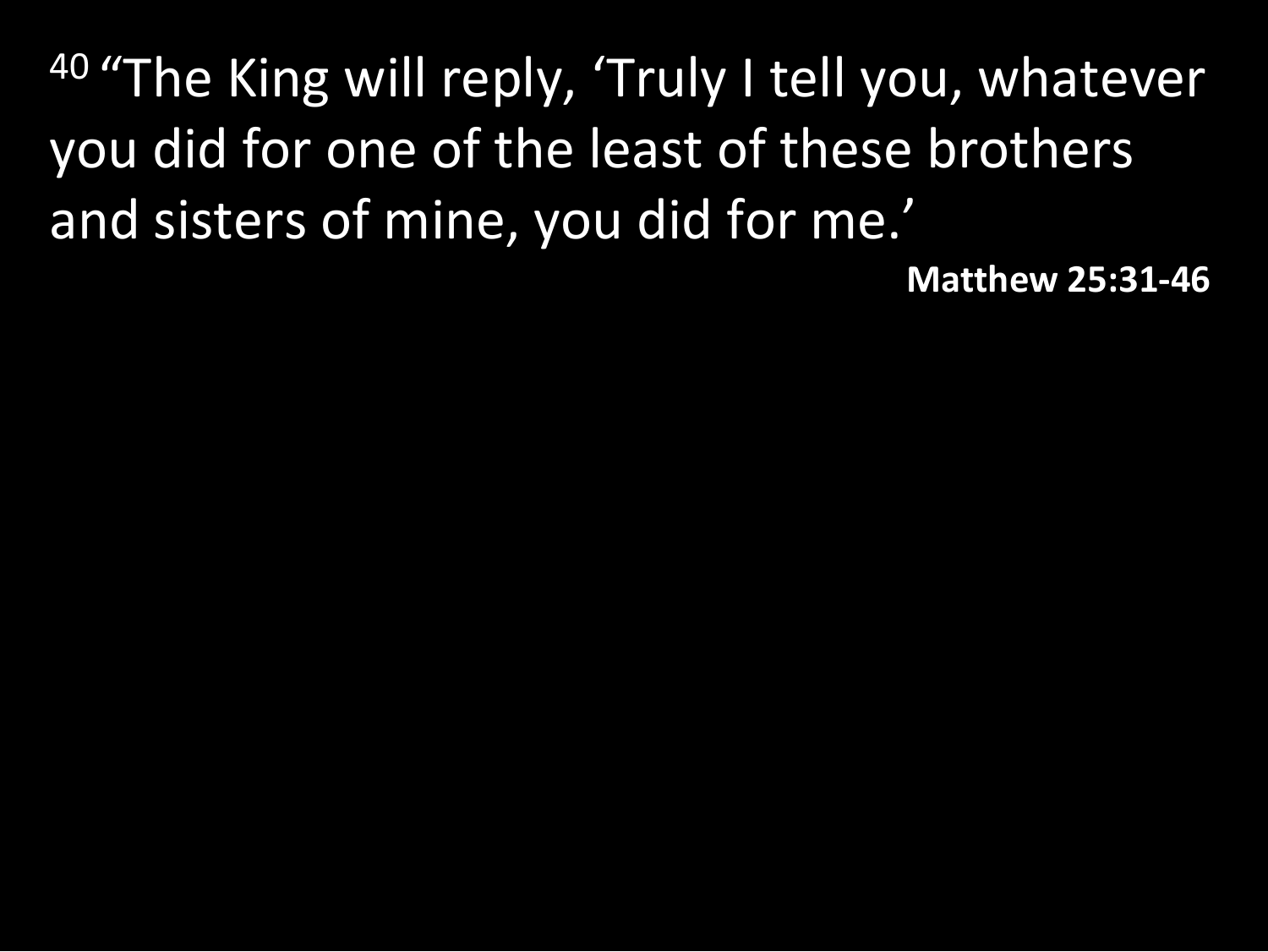